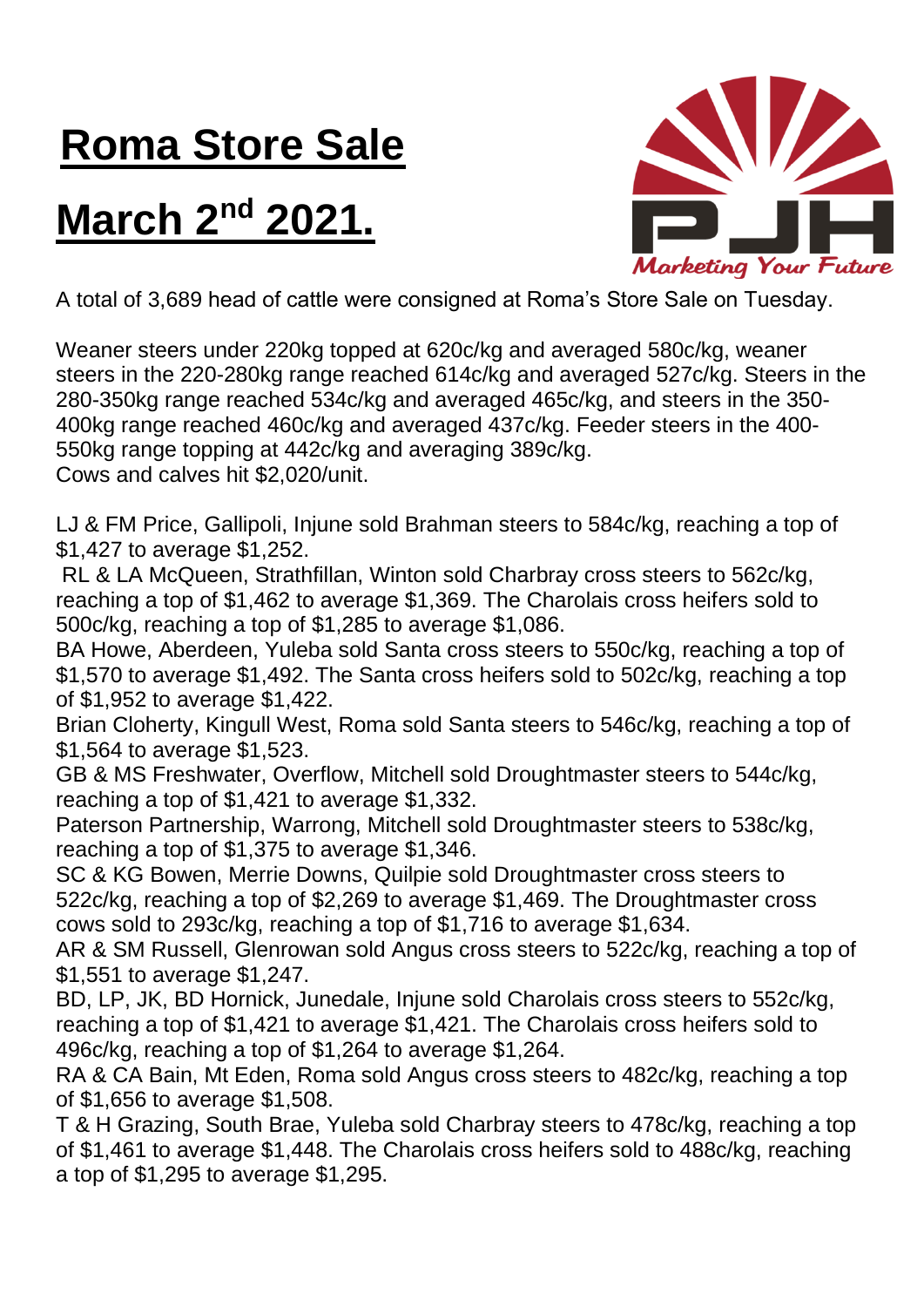S & R White Family Trust, Mt Saltbush, Roma sold Angus cross steers to 474c/kg, reaching a top of \$1,558 to average \$1,472. The Angus cross heifers sold to 486c/kg, reaching a top of \$1,516 to average \$1,397.

The Bottle Tree Cattle Trust, Karalee Plains, Wandoan sold Brangus steers to 460c/kg, reaching a top of \$1,610 to average \$1,517.

Bruce Smith sold Santa cross steers to 444c/kg, reaching a top of \$1,886 to average \$1,816.

DJ & WE Jones, Nardoo, Injune sold Charolais cross steers to 385c/kg, reaching a top of \$2,066 to average \$1,976.

RR & D Bond, Lancefield sold Santa steers to 370c/kg, reaching a top of \$2,049 to average \$2,049.

Heifers under 220kg topped at 528c/kg and averaged 428c/kg, while heifers in the 220-280kg range topped at 502c/kg and averaged 423c/kg. Heifers in the 280- 350kg range topped at 507c/kg, averaging 399c/kg. Heifers in the 350-450kg range topped at 476c/kg, averaging 348c/kg.

CF & D Walsh, Venturah, Roma sold Santa cross heifers to 494c/kg, reaching a top of \$1,526 to average \$1,276.

AT & PL Byrne, Pinelands, Injune sold Angus heifers to 486c/kg, reaching a top of \$1,325 to average \$1,325.

TL & JV Kehl, Armidale, Wallumbilla sold Charolais cross heifers to 468c/kg, reaching a top of \$1,617 to average \$1,545.

Cows in the 300-400kg range reached 230c/kg and averaged 220c/kg, while cows in the 400kg-500kg range reached 247c/kg and averaged 222c/kg. Cows over 500kg topped at 338c/kg, averaging 273c/kg.

WC & RK Nason, Tinowin, Roma sold Composite cows to 323c/kg, reaching a top of \$2,036 to average \$1,996.

CA Warrian sold Brahman cows to 296c/kg, reaching a top of \$1,609 to average \$1,609.

LJ & LE Cormack, Chrystalbrook, Wallumbilla sold Brahman cross cows to 292c/kg, reaching a top of \$1,694 to average \$1,694.

> *NEXT STORE SALE IS 9 th MARCH PJH SELL 6 th POSITION*